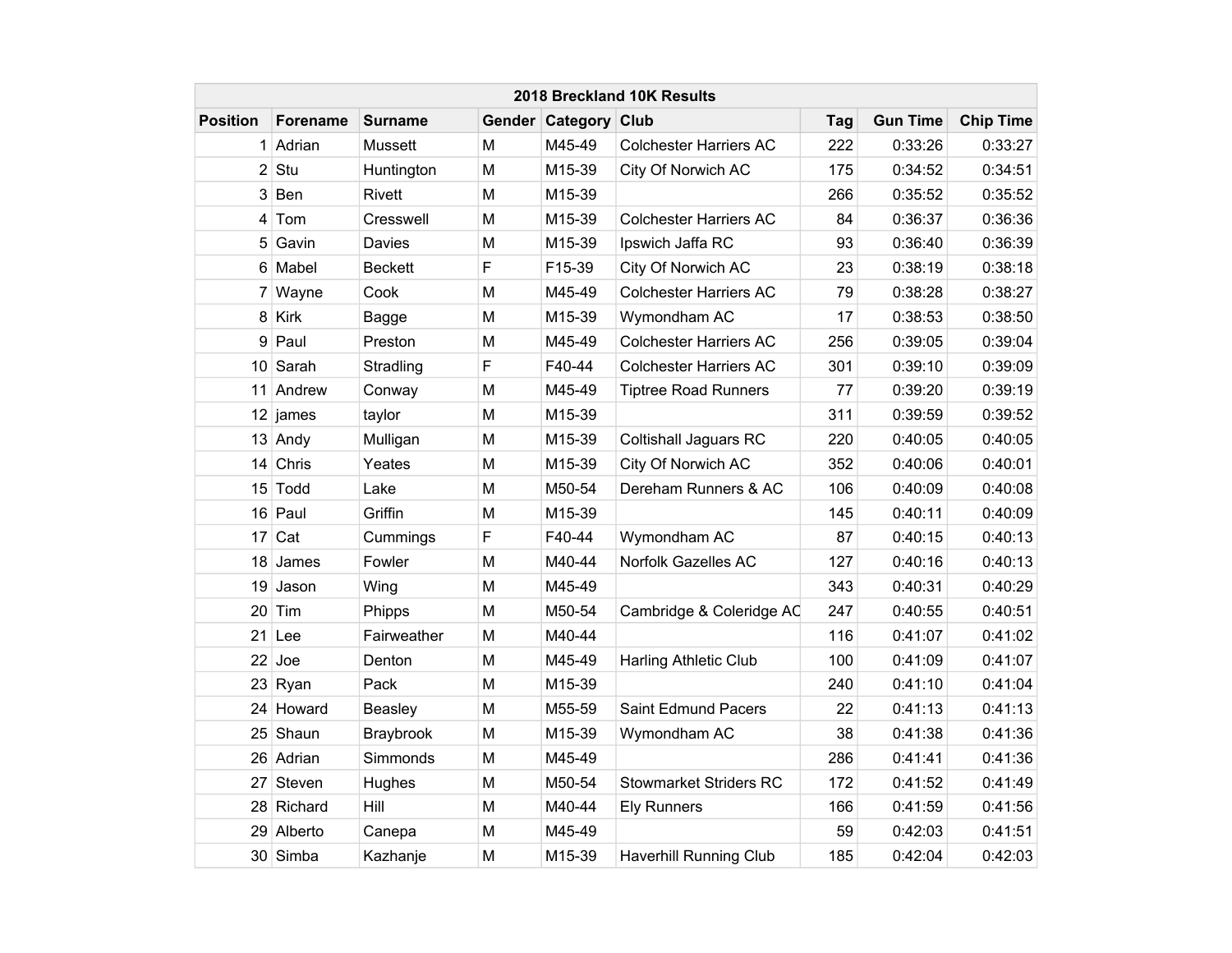|    | $31$ Sam     | Thelwell      | M | M15-39 | Norfolk Gazelles AC            | 314 | 0:42:22 | 0:42:17 |
|----|--------------|---------------|---|--------|--------------------------------|-----|---------|---------|
|    | 32 Jason     | <b>Brunt</b>  | M | M45-49 | Norfolk Gazelles AC            | 43  | 0:42:26 | 0:42:22 |
|    | 33 Stuart    | Roberts       | M | M50-54 |                                | 267 | 0:42:29 | 0:42:27 |
| 34 | Lee          | <b>Brown</b>  | M | M15-39 | <b>Haverhill Running Club</b>  | 42  | 0:42:56 | 0:42:55 |
|    | 35 Kevin     | Knights       | M | M15-39 |                                | 197 | 0:43:10 | 0:43:08 |
|    | 36 Alexandra | Smith         | F | F40-44 | Wymondham AC                   | 289 | 0:43:13 | 0:43:09 |
| 37 | Gavin        | Siriwardena   | M | M45-49 |                                | 288 | 0:43:21 | 0:43:19 |
|    | 38 Sandy     | Thorogood     | F | F50-54 | Sudbury Joggers                | 321 | 0:43:27 | 0:43:17 |
|    | 39 Paul      | Wildman       | M | M15-39 |                                | 340 | 0:43:33 | 0:43:31 |
|    | 40 David     | Allum         | M | M15-39 | <b>Norfolk Harriers RC</b>     | 12  | 0:43:42 | 0:43:41 |
| 41 | Martin       | Gooderham     | M | M15-39 | <b>Harling Athletic Club</b>   | 138 | 0:43:42 | 0:43:40 |
|    | 42 Haydn     | Lyon          | M | M15-39 | City Of Norwich AC             | 204 | 0:43:47 | 0:43:42 |
| 43 | lan          | Henderson     | M | M55-59 |                                | 159 | 0:43:58 | 0:43:57 |
| 44 | Mark         | Bloomfield    | M | M45-49 |                                | 33  | 0:44:00 | 0:43:52 |
|    | 45 Charlie   | Stone         | M | M15-39 | <b>Thetford AC</b>             | 297 | 0:44:04 | 0:44:03 |
|    | 46 Mark      | Stone         | M | M45-49 | <b>Great Yarmouth Road Run</b> | 298 | 0:44:04 | 0:44:01 |
| 47 | Neville      | Clarke        | M | M60-64 | Newmarket Joggers              | 69  | 0:44:09 | 0:44:05 |
| 48 | James        | <b>Stubbs</b> | M | M15-39 | <b>Haverhill Running Club</b>  | 303 | 0:44:26 | 0:44:24 |
| 49 | Jonathan     | Pearson       | M | M40-44 |                                | 244 | 0:44:32 | 0:44:24 |
|    | 50 Robin     | Belsom        | M | M55-59 | Ipswich Jaffa RC               | 26  | 0:44:34 | 0:44:27 |
| 51 | Matthew      | Mason         | M | M45-49 | <b>Ely Runners</b>             | 208 | 0:44:34 | 0:44:31 |
|    | 52 Simon     | Ford          | M | M15-39 | <b>Colchester Harriers AC</b>  | 125 | 0:44:36 | 0:44:33 |
|    | 53 Helen     | Aldous        | F | F15-39 | Diss and District AC           | 7   | 0:44:38 | 0:44:34 |
| 54 | Neil         | <b>Boyce</b>  | M | M40-44 | Norwich Road Runners           | 37  | 0:44:59 | 0:44:52 |
|    | 55 David     | Powles        | M | M15-39 |                                | 255 | 0:45:04 | 0:44:59 |
| 56 | Eric         | Morgan        | M | M55-59 |                                | 217 | 0:45:05 | 0:45:01 |
| 57 | Karl         | <b>Hick</b>   | M | M55-59 | <b>Midland Masters AC</b>      | 162 | 0:45:06 | 0:45:03 |
|    | 58 Marc      | Benson        | M | M15-39 | Haverhill Running Club         | 28  | 0:45:24 | 0:45:21 |
|    | 59 Ellie     | Cumner        | F | F15-39 | <b>Colchester Harriers AC</b>  | 88  | 0:45:33 | 0:45:30 |
|    | 60 Sarah     | <b>Stubbs</b> | F | F40-44 | City Of Norwich AC             | 302 | 0:45:37 | 0:45:27 |
|    | 61 Garry     | Whiting       | M | M50-54 | Wymondham AC                   | 337 | 0:45:39 | 0:45:38 |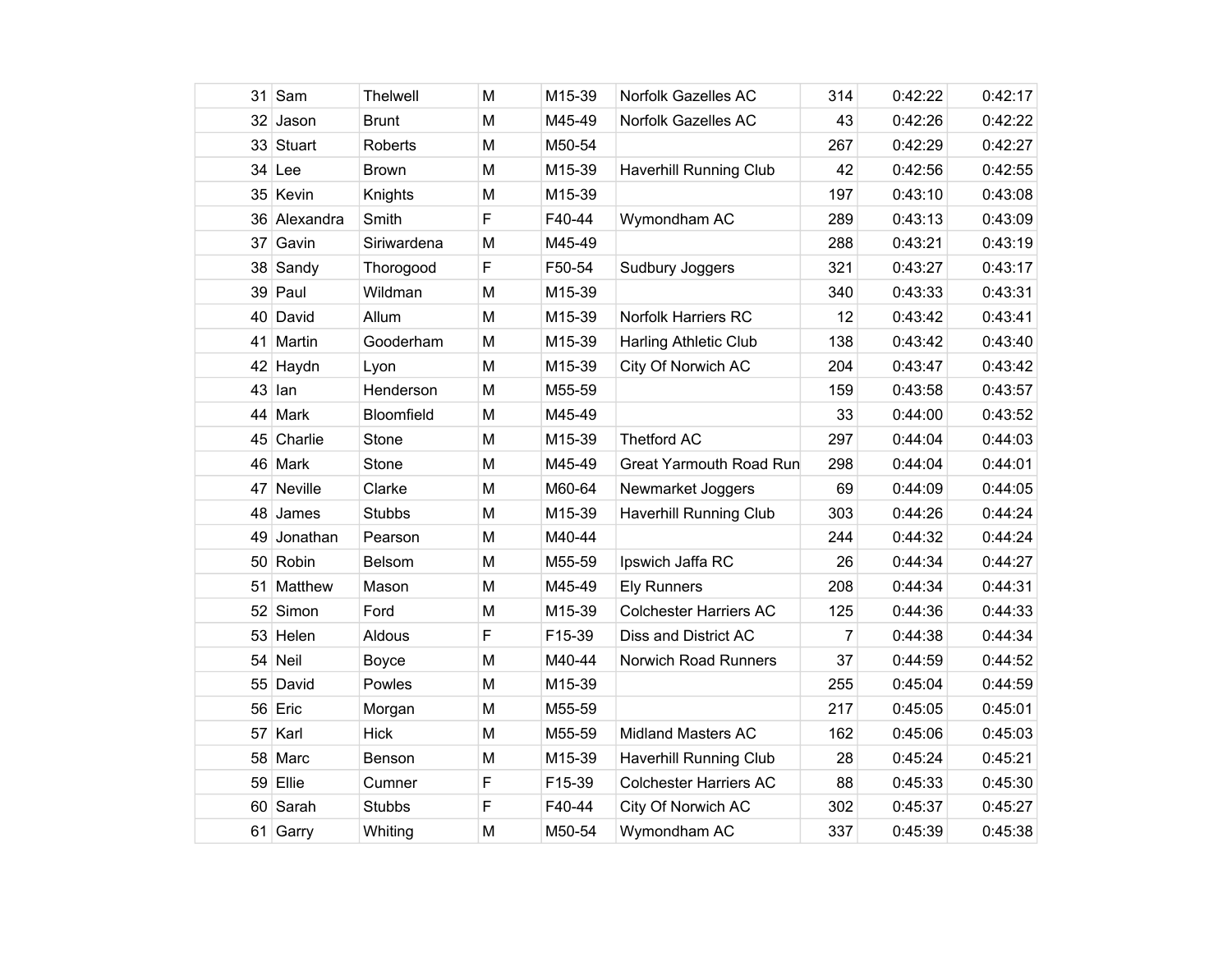|                 | 62 Gary                | Pillar          | M | M50-54 | <b>Great Yarmouth Road Run</b> | 249 | 0:45:41 | 0:45:39 |
|-----------------|------------------------|-----------------|---|--------|--------------------------------|-----|---------|---------|
|                 | 63 Steven              | Neal            | M | M50-54 | <b>Brandon Fern Hoppers</b>    | 224 | 0:46:03 | 0:45:58 |
|                 | 64 Louisa-kate Keylock |                 | F | F15-39 |                                | 191 | 0:46:10 | 0:46:07 |
|                 | 65 Gemma               | Irvine          | F | F15-39 | Newmarket Cycling & Triat      | 177 | 0:46:36 | 0:46:33 |
|                 | 66 James               | <b>Nice</b>     | M | M50-54 | City Of Norwich AC             | 228 | 0:46:39 | 0:46:35 |
|                 | 67 Nicola              | Ranson          | F | F50-54 | Springfield Striders RC        | 260 | 0:46:40 | 0:46:38 |
| 68              | Gillian                | Leathers        | F | F50-54 | Saint Edmund Pacers            | 201 | 0:46:47 | 0:46:41 |
|                 | 69 Chris               | Deal            | M | M15-39 | Attleborough Athletics Aca     | 94  | 0:46:48 | 0:46:45 |
|                 | 70 Mike                | <b>Burton</b>   | M | M45-49 | <b>Harling Athletic Club</b>   | 55  | 0:46:54 | 0:46:50 |
| 71              | James                  | Grantham        | M | M50-54 | <b>Harling Athletic Club</b>   | 141 | 0:46:55 | 0:46:53 |
|                 | 72 Warren              | Newell          | M | M55-59 |                                | 227 | 0:47:02 | 0:46:51 |
|                 | 73 Stephen             | Neumann         | M | M15-39 |                                | 226 | 0:47:08 | 0:47:04 |
|                 | 74 David               | Mould           | M | M50-54 | <b>Ely Runners</b>             | 219 | 0:47:10 | 0:47:05 |
| 75              | Sam                    | <b>Barker</b>   | M | M15-39 | Wymondham AC                   | 19  | 0:47:18 | 0:47:15 |
|                 | 76 Peter               | Warland         | M | M50-54 | <b>Stowmarket Striders RC</b>  | 330 | 0:47:22 | 0:47:14 |
| 77              | Claire                 | Rackham         | F | F45-49 | Norwich Road Runners           | 259 | 0:47:23 | 0:47:17 |
|                 | 78 Jimmy               | Secker          | M | M40-44 | Sudbury Joggers                | 280 | 0:47:25 | 0:47:15 |
|                 | 79 Cassie              | <b>Barker</b>   | F | F40-44 | Wymondham AC                   | 20  | 0:47:26 | 0:47:12 |
| 80 <sup>°</sup> | Sam                    | Weller          | M | M65+   | North Norfolk Beach Runn       | 334 | 0:47:33 | 0:47:25 |
| 81              | William                | Howe            | M | M50-54 | <b>Harling Athletic Club</b>   | 170 | 0:47:35 | 0:47:31 |
|                 | 82 Paul                | Spooner         | M | M15-39 |                                | 292 | 0:47:36 | 0:47:22 |
|                 | 83 Emma                | Potter-Campbell | F | F45-49 | Dereham Runners & AC           | 254 | 0:47:38 | 0:47:26 |
| 84              | Stephen                | Kenworthy       | M | M45-49 |                                | 189 | 0:47:39 | 0:47:33 |
|                 | 85 Peter               | Harris          | M | M65+   | <b>Ely Runners</b>             | 153 | 0:47:44 | 0:47:38 |
|                 | 86 Jonathan            | Beecham         | M | M50-54 |                                | 24  | 0:47:51 | 0:47:45 |
| 87              | Howard                 | Harper          | M | M45-49 | <b>Coltishall Jaguars RC</b>   | 152 | 0:47:51 | 0:47:35 |
| 88              | Guy                    | Shearwood       | M | M55-59 |                                | 282 | 0:47:52 | 0:47:45 |
|                 | 89 Rob                 | Evans           | M | M45-49 |                                | 114 | 0:47:53 | 0:47:48 |
|                 | 90 Paul                | Foot            | M | M45-49 |                                | 124 | 0:47:55 | 0:47:45 |
| 91              | <b>Steve</b>           | Billson         | M | M45-49 |                                | 31  | 0:47:56 | 0:47:44 |
|                 | 92 Mark                | Turner          | M | M50-54 | Saint Edmund Pacers            | 324 | 0:48:03 | 0:47:57 |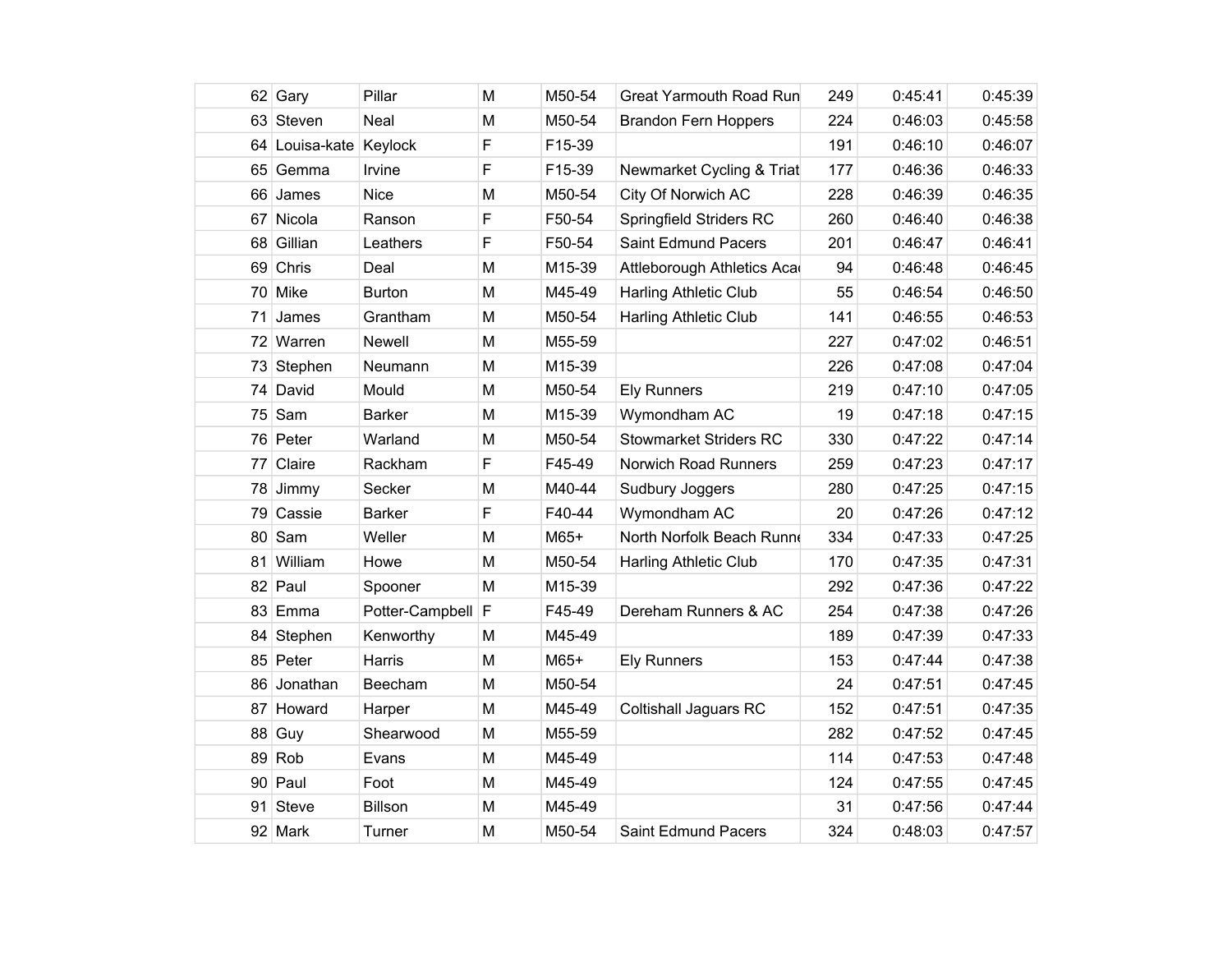|     | 93 Steve    | Cook        | M | M50-54 | <b>Norfolk Gazelles AC</b>    | 80  | 0:48:13 | 0:48:00 |
|-----|-------------|-------------|---|--------|-------------------------------|-----|---------|---------|
|     | 94 Stuart   | Aldridge    | M | M50-54 |                               | 8   | 0:48:13 | 0:48:06 |
|     | 95 Andy     | Rowles      | M | M55-59 | Dereham Runners & AC          | 272 | 0:48:22 | 0:48:17 |
|     | 96 Peter    | Keogh       | M | M15-39 | Norwich Road Runners          | 190 | 0:48:26 | 0:48:20 |
|     | 97 Dianne   | Hughes      | F | F55-59 | <b>Stowmarket Striders RC</b> | 171 | 0:48:29 | 0:48:24 |
|     | 98 Karl     | Mayers      | M | M15-39 | Red Lodge Running Club        | 211 | 0:48:48 | 0:48:27 |
|     | 99 Richard  | Cator       | M | M55-59 |                               | 60  | 0:48:52 | 0:48:49 |
|     | $100$ Sam   | Burnham     | M | M15-39 |                               | 52  | 0:48:53 | 0:48:49 |
| 101 | Rafal       | Wisniewski  | M | M40-44 |                               | 346 | 0:49:01 | 0:48:48 |
|     | 102 Mike    | <b>Bull</b> | M | $M65+$ |                               | 45  | 0:49:20 | 0:49:14 |
|     | $103$ Lee   | Oxbury      | M | M50-54 | Norfolk Gazelles AC           | 239 | 0:49:21 | 0:49:10 |
|     | 104 $Craiq$ | Osborn      | M | M55-59 |                               | 237 | 0:49:25 | 0:49:17 |
|     | $105$ Chris | Grant       | M | M60-64 |                               | 140 | 0:49:28 | 0:49:26 |
|     | 106 Heidi   | Teixeira    | F | F15-39 |                               | 313 | 0:49:41 | 0:49:32 |
|     | 107 Darren  | Matthewson  | M | M45-49 |                               | 210 | 0:49:56 | 0:49:38 |
|     | 108 Robert  | Hunt        | M | M55-59 | Sudbury Joggers               | 173 | 0:50:08 | 0:49:58 |
|     | $109$ Tim   | Gunter      | M | M55-59 |                               | 148 | 0:50:15 | 0:50:05 |
|     | $110$ Rhys  | Tappenden   | M | M45-49 | Red Lodge Running Club        | 308 | 0:50:16 | 0:49:54 |
|     | 111 Clive   | Purbrook    | M | M60-64 | Newmarket Joggers             | 258 | 0:50:17 | 0:50:12 |
|     | $112$ Bret  | Allibone    | M | M45-49 |                               | 10  | 0:50:22 | 0:50:12 |
|     | 113 Vikki   | Harper      | F | F40-44 | <b>Coltishall Jaguars RC</b>  | 151 | 0:50:37 | 0:50:19 |
|     | $114$ Lucy  | Walker      | F | F60-64 |                               | 327 | 0:50:51 | 0:50:33 |
|     | 115 Rebecca | Silkstone   | F | F15-39 | <b>Brandon Fern Hoppers</b>   | 284 | 0:50:51 | 0:50:43 |
|     | 116 Richard | Dye         | M | M55-59 | <b>Bungay Black Dog RC</b>    | 109 | 0:50:53 | 0:50:33 |
|     | $117$ Lynn  | Tanner      | F | $F65+$ | Springfield Striders RC       | 307 | 0:51:01 | 0:50:56 |
|     | 118 Agnes   | Fitzpatrick | F | F15-39 | King's College London Athl    | 120 | 0:51:01 | 0:50:57 |
|     | $119$ Anna  | Gray        | F | F40-44 | Bungay Black Dog RC           | 142 | 0:51:10 | 0:51:00 |
|     | 120 Kevin   | Ellis       | M | M50-54 | Bungay Black Dog RC           | 112 | 0:51:10 | 0:51:01 |
|     | 121 Joshua  | Adams       | M | M15-39 |                               | 5   | 0:51:11 | 0:51:02 |
|     | 122 Louise  | Holland     | F | F45-49 | Wymondham AC                  | 168 | 0:51:12 | 0:50:59 |
|     | $123$ Greg  | Conway      | M | M45-49 | <b>Brandon Fern Hoppers</b>   | 76  | 0:51:15 | 0:51:06 |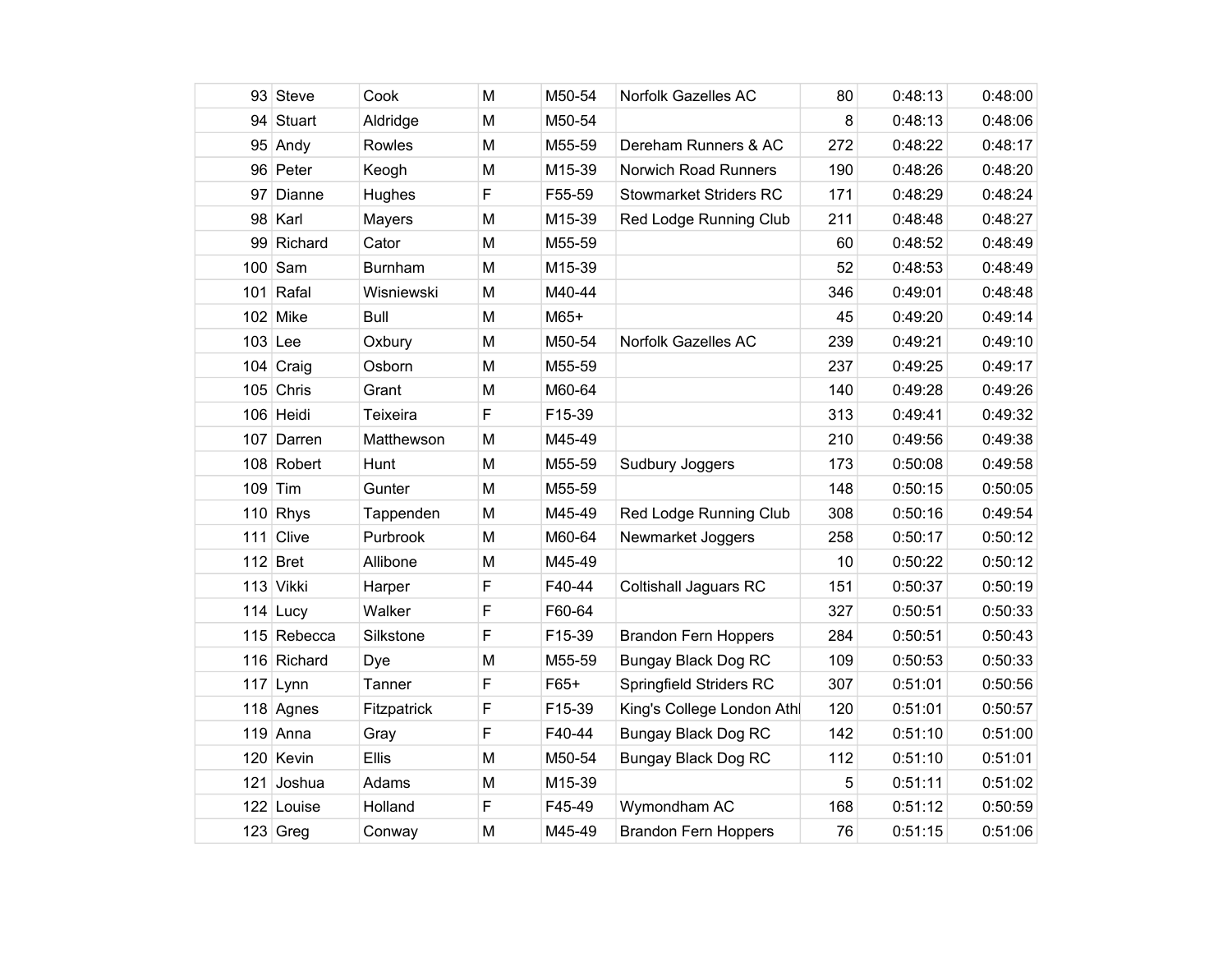| 124 Oliver    | Taylor       | M | M15-39 |                                | 312 | 0:51:30 | 0:51:08 |
|---------------|--------------|---|--------|--------------------------------|-----|---------|---------|
| 125 Pauline   | Leeves       | F | F55-59 | <b>Great Yarmouth Road Run</b> | 1   | 0:51:36 | 0:51:27 |
| $126$ Paul    | Claughton    | M | M50-54 | <b>Harling Athletic Club</b>   | 71  | 0:51:42 | 0:51:32 |
| $127$ Dawn    | Marshall     | F | F55-59 | Saint Edmund Pacers            | 206 | 0:51:42 | 0:51:36 |
| 128 Louise    | Isherwood    | F | F40-44 | Norfolk Gazelles AC            | 178 | 0:51:50 | 0:51:37 |
| 129 David     | Jenkins      | M | M55-59 |                                | 180 | 0:51:54 | 0:51:44 |
| 130 Peter     | Elliott      | M | M45-49 |                                | 111 | 0:51:55 | 0:51:41 |
| 131 Neil      | Adams        | M | M45-49 |                                | 3   | 0:51:58 | 0:51:48 |
| $132$ Tim     | Bacon        | M | M50-54 |                                | 16  | 0:51:58 | 0:51:54 |
| 133 Anita     | Mussett      | F | F45-49 | <b>Colchester Harriers AC</b>  | 223 | 0:52:01 | 0:51:53 |
| 134 Ryan      | <b>Bruty</b> | M | M15-39 |                                | 44  | 0:52:01 | 0:51:55 |
| 135 Simon     | Fields       | M | M45-49 |                                | 118 | 0:52:05 | 0:51:56 |
| 136 Philip    | Ormiston     | M | $M65+$ |                                | 235 | 0:52:06 | 0:52:00 |
| 137 Shirley   | Standley     | F | F45-49 |                                | 293 | 0:52:09 | 0:51:55 |
| 138 Catherine | Belsom       | F | F45-49 | <b>Stowmarket Striders RC</b>  | 27  | 0:52:27 | 0:52:11 |
| 139 Geoffrey  | McAfee       | M | M55-59 |                                | 213 | 0:52:28 | 0:52:21 |
| 140 Robert    | Kane         | M | M15-39 |                                | 184 | 0:52:37 | 0:52:18 |
| 141 Mark      | King         | M | M50-54 |                                | 192 | 0:52:43 | 0:52:32 |
| 142 Andrew    | Fleet        | M | M45-49 |                                | 121 | 0:52:48 | 0:52:44 |
| $143$ Linda   | Cusack       | F | F60-64 | <b>Thetford AC</b>             | 89  | 0:52:53 | 0:52:43 |
| 144 Nicola    | Jepson       | F | F15-39 |                                | 181 | 0:52:54 | 0:52:42 |
| 145 Lorainne  | Reeves       | F | F40-44 |                                | 261 | 0:52:54 | 0:52:44 |
| 146 Kirsty    | Weavers      | F | F50-54 | Saint Edmund Pacers            | 333 | 0:53:00 | 0:52:44 |
| $147$ Hugh    | Worsnop      | M | M50-54 |                                | 350 | 0:53:05 | 0:52:50 |
| 148 Andy      | Kurton       | M | M40-44 | Wymondham AC                   | 198 | 0:53:17 | 0:52:56 |
| 149 Caroline  | Allen        | F | F15-39 | <b>Norwich Road Runners</b>    | 9   | 0:53:28 | 0:53:19 |
| 150 Hazel     | Thorn        | F | F40-44 |                                | 319 | 0:53:33 | 0:53:20 |
| 151 Colin     | Lewis        | M | M50-54 |                                | 203 | 0:53:56 | 0:53:49 |
| $152$ Paul    | Amond        | M | M45-49 |                                | 13  | 0:53:58 | 0:53:50 |
| $153$ Tom     | Tawell       | M | M15-39 |                                | 309 | 0:53:58 | 0:53:51 |
| $154$ Phil    | Dear         | M | M15-39 |                                | 98  | 0:53:59 | 0:53:53 |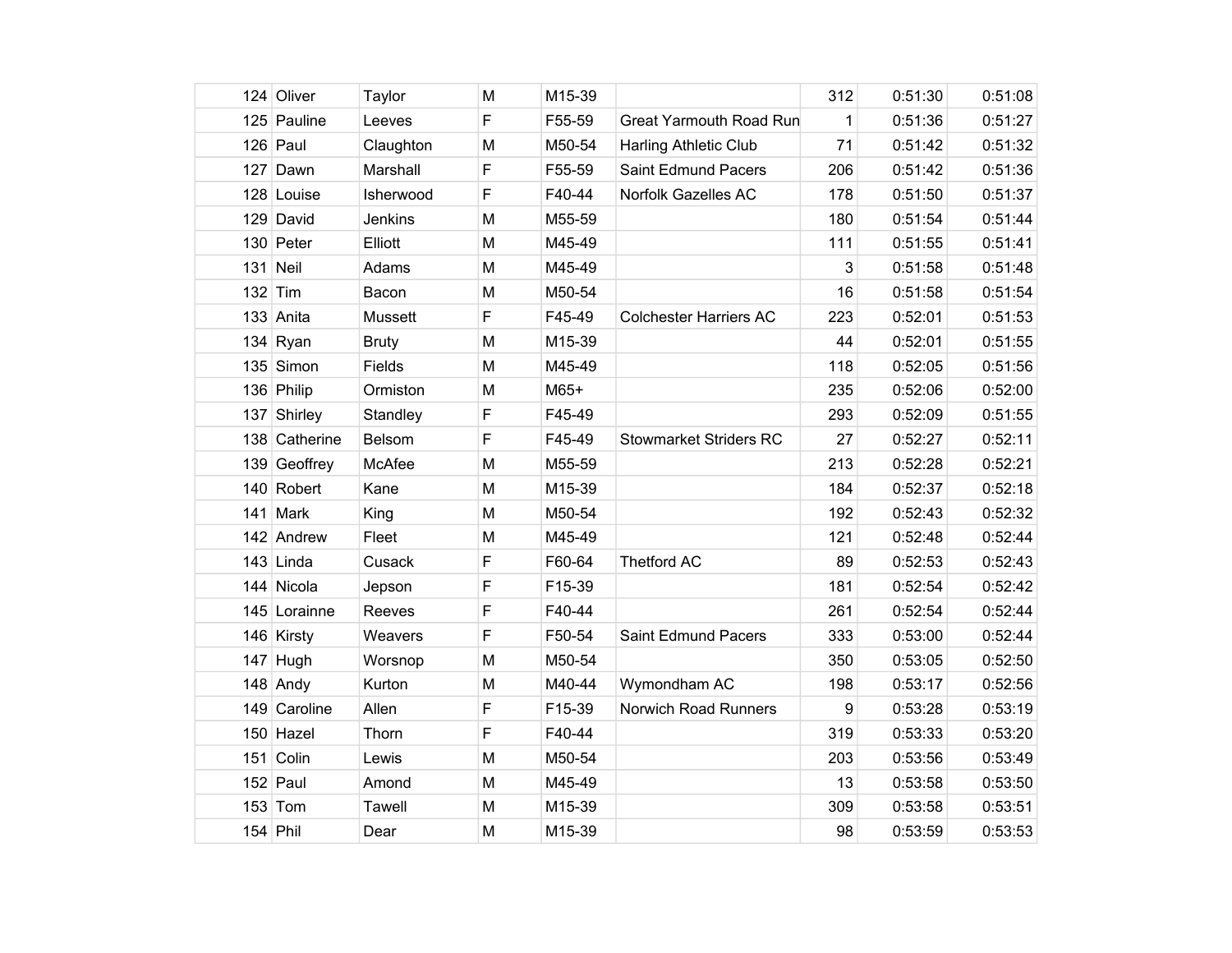|     | 155 Jamie    | Pickering       | M | M15-39 |                                | 248 | 0:54:12 | 0:53:53 |
|-----|--------------|-----------------|---|--------|--------------------------------|-----|---------|---------|
|     | 156 Jonathan | Bevan           | M | M50-54 |                                | 30  | 0:54:35 | 0:54:28 |
|     | 157 Erin     | Keating         | F | F15-39 |                                | 186 | 0:54:43 | 0:54:30 |
|     | 158 Wayne    | Askew           | M | M40-44 |                                | 14  | 0:54:45 | 0:54:36 |
|     | 159 Philippa | Rudd            | F | F50-54 | Norwich Road Runners           | 273 | 0:54:53 | 0:54:44 |
|     | 160 David    | <b>Hirst</b>    | M | M50-54 |                                | 167 | 0:54:55 | 0:54:49 |
|     | 161 Joana    | Goncalves       | F | F15-39 |                                | 135 | 0:54:58 | 0:54:42 |
|     | $162$ Beth   | King            | F | F40-44 | Norfolk Gazelles AC            | 193 | 0:55:21 | 0:55:13 |
|     | 163 Peter    | Thompson        | M | M60-64 | Norfolk Gazelles AC            | 316 | 0:55:23 | 0:55:16 |
|     | 164 Jonathan | <b>Brighton</b> | M | M15-39 |                                | 39  | 0:55:34 | 0:55:14 |
|     | $165$ Anna   | Coulborn        | F | F55-59 | <b>Great Yarmouth Road Run</b> | 81  | 0:55:39 | 0:55:27 |
|     | $166$ Jack   | Conway          | M | M15-39 |                                | 78  | 0:55:41 | 0:55:31 |
|     | 167 Sharon   | Warland         | F | F50-54 | <b>Stowmarket Striders RC</b>  | 331 | 0:55:41 | 0:55:34 |
|     | 168 Melissa  | Rittimut-Mak    | F | F40-44 | Saint Edmund Pacers            | 265 | 0:55:46 | 0:55:37 |
|     | 169 Cheryl   | Allibone        | F | F45-49 |                                | 11  | 0:55:51 | 0:55:41 |
|     | 170 Claire   | Owen            | F | F40-44 | <b>Coltishall Jaguars RC</b>   | 238 | 0:56:00 | 0:55:38 |
| 171 | Bernard      | Pollack         | M | M15-39 |                                | 251 | 0:56:12 | 0:56:00 |
|     | 172 Colin    | Chamberlain     | M | M50-54 |                                | 62  | 0:56:21 | 0:56:04 |
|     | 173 David    | <b>Stocks</b>   | M | M15-39 |                                | 296 | 0:56:27 | 0:56:05 |
|     | 174 Hayley   | Knight          | F | F15-39 |                                | 196 | 0:56:29 | 0:56:14 |
|     | 175 Steven   | Fowler          | M | M55-59 |                                | 126 | 0:56:33 | 0:56:11 |
|     | 176 Matt     | Rump            | M | M15-39 |                                | 274 | 0:56:38 | 0:56:24 |
|     | 177 Matthew  | Stone           | M | M45-49 | <b>Bure Valley Harriers</b>    | 300 | 0:56:44 | 0:56:44 |
|     | 178 Sophie   | Saunders        | F | F15-39 | North Norfolk Beach Runn       | 277 | 0:57:06 | 0:56:46 |
|     | 179 Neil     | Vendy           | M | M15-39 |                                | 325 | 0:57:09 | 0:56:53 |
|     | 180 Michael  | <b>Banner</b>   | M | M50-54 | <b>Haverhill Running Club</b>  | 18  | 0:57:13 | 0:57:01 |
|     | 181 Thierry  | Pennec          | M | M40-44 |                                | 245 | 0:57:14 | 0:56:55 |
|     | 182 Andrea   | Hunt            | F | F15-39 | Sudbury Joggers                | 174 | 0:57:22 | 0:57:13 |
|     | 183 Angelina | Stannard        | F | F15-39 |                                | 295 | 0:57:48 | 0:57:44 |
|     | 184 James    | <b>Betts</b>    | M | M15-39 |                                | 29  | 0:57:49 | 0:57:44 |
|     | 185 Helaine  | Addison         | F | F40-44 |                                | 6   | 0:57:58 | 0:57:37 |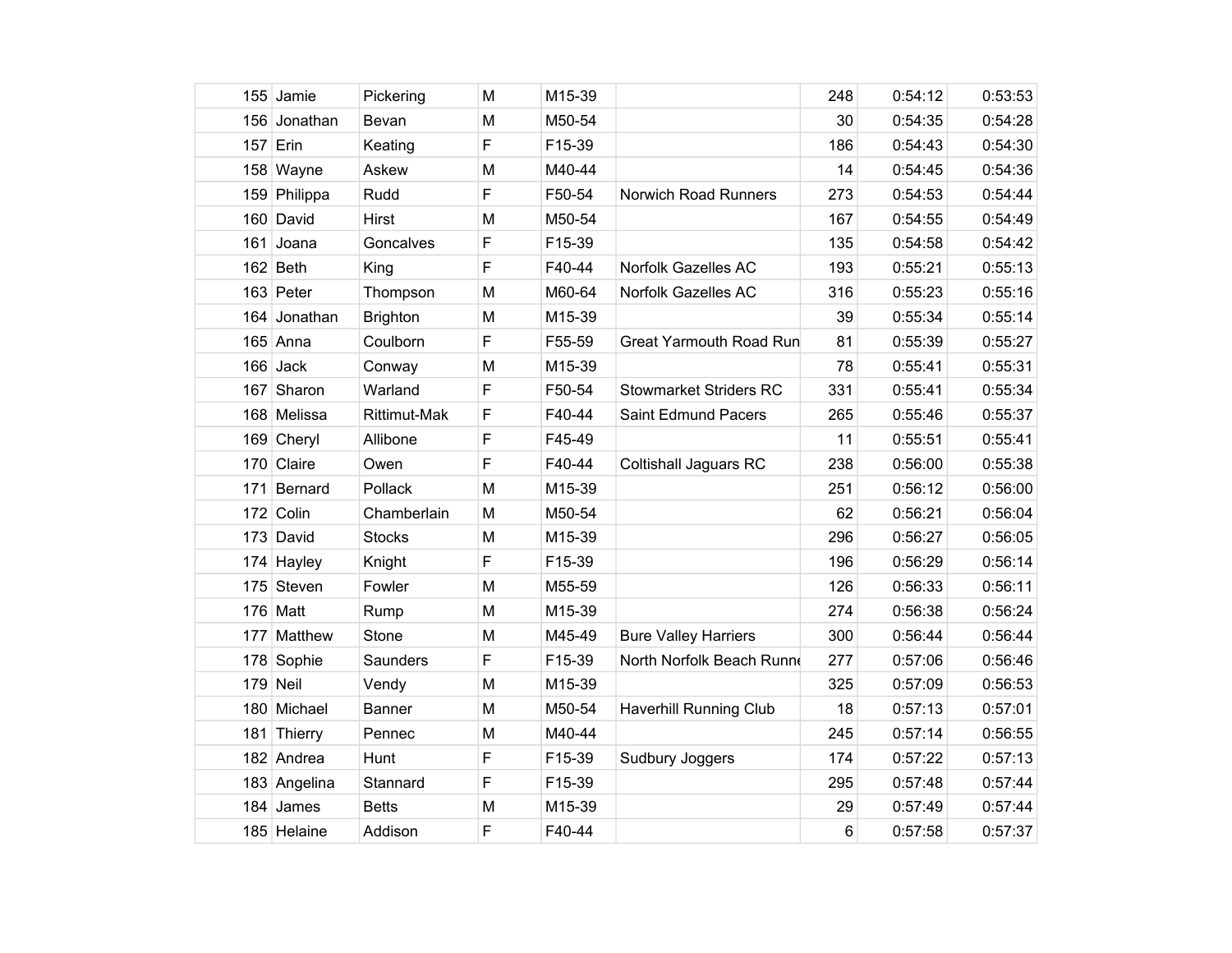|     | 186 Hui-Imm  | Clarke         | F | F50-54 |                             | 70  | 0:58:19 | 0:58:02 |
|-----|--------------|----------------|---|--------|-----------------------------|-----|---------|---------|
|     | 187 Anthony  | Winsper        | M | M15-39 |                             | 345 | 0:58:45 | 0:58:29 |
|     | 188 John     | Cullum         | M | M65+   | Saint Edmund Pacers         | 86  | 0:59:16 | 0:58:58 |
|     | 189 Mark     | <b>Burrows</b> | M | M50-54 |                             | 53  | 0:59:27 | 0:59:13 |
|     | 190 Jennifer | Chamberlain    | F | F45-49 |                             | 63  | 0:59:38 | 0:59:24 |
|     | 191 Clare    | Gooch          | F | F40-44 | <b>Norwich Road Runners</b> | 137 | 0:59:45 | 0:59:24 |
|     | 192 Garrick  | Fox            | M | $M65+$ | <b>Bungay Black Dog RC</b>  | 128 | 0:59:58 | 0:59:33 |
|     | 193 Robert   | Cox            | M | M55-59 |                             | 83  | 1:00:22 | 1:00:03 |
| 194 | Callum       | Davenport      | M | M15-39 | Norfolk Gazelles AC         | 91  | 1:00:29 | 1:00:19 |
|     | 195 Justine  | Davenport      | F | F45-49 | Norfolk Gazelles AC         | 92  | 1:00:29 | 1:00:18 |
|     | 196 Suzannah | Sinden         | F | F40-44 |                             | 287 | 1:00:31 | 1:00:13 |
|     | 197 Sharon   | Potter         | F | F50-54 |                             | 253 | 1:00:33 | 1:00:13 |
|     | 198 Alison   | Wilson         | F | F45-49 |                             | 342 | 1:01:02 | 1:00:50 |
|     | $199$ Paul   | Adams          | M | M50-54 |                             | 4   | 1:01:07 | 1:00:57 |
|     | 200 Graham   | Sampson        | M | $M65+$ | Bungay Black Dog RC         | 276 | 1:01:16 | 1:00:56 |
|     | 201 Stuart   | <b>Bizley</b>  | M | M55-59 | Dereham Runners & AC        | 32  | 1:01:20 | 1:01:06 |
|     | 202 Patricia | McCarthy       | F | F45-49 |                             | 214 | 1:01:37 | 1:01:15 |
|     | 203 raymond  | keevil         | M | $M65+$ |                             | 187 | 1:01:39 | 1:01:24 |
|     | 204 Kieta    | Jackson        | F | F40-44 |                             | 179 | 1:01:39 | 1:01:16 |
|     | $205$ Alan   | Dean           | M | M60-64 |                             | 96  | 1:02:17 | 1:01:51 |
|     | $206$ Gary   | Pinyoun        | M | M40-44 |                             | 250 | 1:02:17 | 1:02:07 |
|     | 207 Nicole   | Cole           | F | F45-49 |                             | 74  | 1:02:20 | 1:02:09 |
|     | 208 Carri    | Vendy          | F | F15-39 |                             | 326 | 1:02:36 | 1:02:21 |
|     | 209 Phil     | Hazell         | M | $M65+$ | <b>Waveney Valley AC</b>    | 158 | 1:02:49 | 1:02:28 |
|     | 210 Jacquie  | Rodwell        | F | F50-54 |                             | 268 | 1:03:22 | 1:03:03 |
| 211 | Rita         | Smith          | F | F55-59 |                             | 290 | 1:03:26 | 1:03:02 |
|     | 212 Karen    | Hamilton       | F | F60-64 | <b>Brandon Fern Hoppers</b> | 150 | 1:03:31 | 1:03:19 |
|     | 213 Susan    | Potter         | F | F60-64 | <b>Bungay Black Dog RC</b>  | 252 | 1:03:42 | 1:03:22 |
|     | 214 Paula    | Olley          | F | F40-44 | Dereham Runners & AC        | 234 | 1:03:53 | 1:03:36 |
|     | 215 Donna    | Dingle         | F | F15-39 |                             | 104 | 1:04:03 | 1:03:51 |
|     | 216 Rachel   | <b>Butlin</b>  | F | F15-39 |                             | 57  | 1:04:04 | 1:03:51 |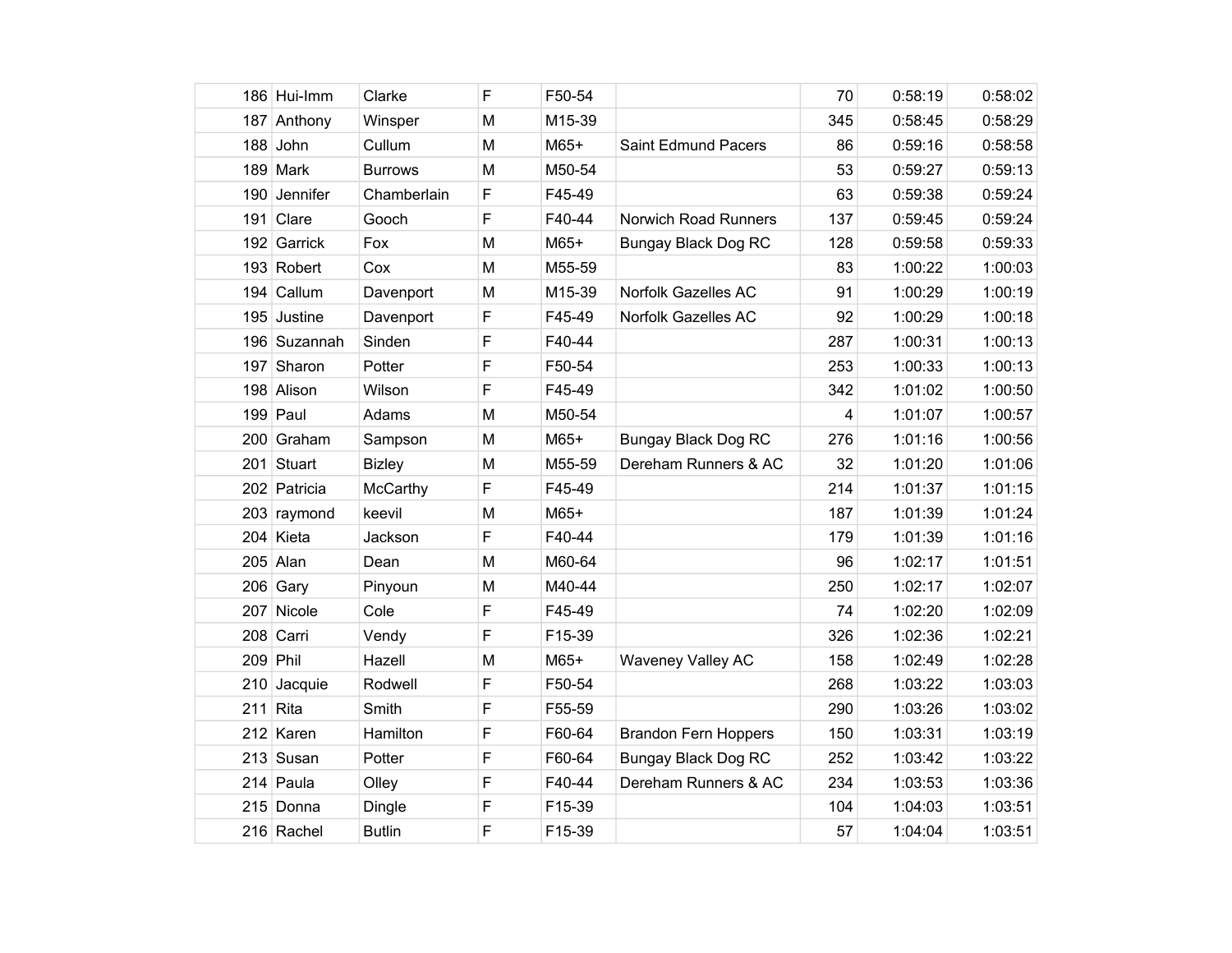|          | 217 Paul      | Marshall       | M | M50-54 |                               | 207 | 1:04:21 | 1:03:53 |
|----------|---------------|----------------|---|--------|-------------------------------|-----|---------|---------|
|          | $218$ Alan    | Thornhill      | M | $M65+$ | Newmarket Joggers             | 320 | 1:04:30 | 1:04:13 |
| $219$ Jo |               | Clark          | F | F50-54 | <b>Lowestoft Road Runners</b> | 68  | 1:04:32 | 1:04:09 |
|          | 220 Kevin     | Clark          | M | M50-54 | <b>Bungay Black Dog RC</b>    | 67  | 1:04:32 | 1:04:09 |
|          | 221 Manon     | Guyot          | F | F15-39 |                               | 149 | 1:04:34 | 1:04:14 |
|          | 222 Desmonde  | Talbot         | F | $F65+$ | Fetch Everyone                | 306 | 1:05:08 | 1:04:51 |
|          | 223 Gillian   | Rogers         | F | F60-64 |                               | 270 | 1:05:12 | 1:04:55 |
|          | 224 Shauna    | Gooch          | F | F15-39 | Norwich Road Runners          | 136 | 1:05:12 | 1:04:52 |
| 225      | Jan           | Totterdale     | F | F55-59 | Dereham Runners & AC          | 323 | 1:05:29 | 1:05:11 |
|          | 226 Donna     | Gooderham      | M | M15-39 | <b>Harling Athletic Club</b>  | 139 | 1:05:54 | 1:05:41 |
|          | 227 Guillaume | Dericq         | M | M15-39 |                               | 101 | 1:05:58 | 1:05:39 |
|          | $228$ Anna    | Hayward        | F | F15-39 |                               | 157 | 1:06:02 | 1:05:45 |
|          | 229 Karen     | Glenister      | F | F45-49 |                               | 133 | 1:06:04 | 1:05:38 |
|          | 230 Chris     | <b>Hawkins</b> | M | M45-49 |                               | 155 | 1:06:12 | 1:06:02 |
| 231      | Sue           | <b>Burton</b>  | F | F45-49 | <b>Harling Athletic Club</b>  | 56  | 1:06:21 | 1:06:07 |
| 232 Liz  |               | Beighton       | F | F40-44 | <b>Felixstowe RRC</b>         | 25  | 1:06:48 | 1:06:32 |
|          | 233 Hayley    | Smith          | F | F15-39 |                               | 291 | 1:06:50 | 1:06:26 |
|          | 234 Cassie    | Wildey         | F | F15-39 |                               | 339 | 1:07:14 | 1:06:53 |
|          | $235$ Kate    | Miller         | F | F45-49 |                               | 216 | 1:07:20 | 1:07:11 |
|          | 236 Nigel     | <b>Bullen</b>  | M | M65+   | Norfolk Gazelles AC           | 46  | 1:07:34 | 1:07:10 |
| 237      | Danniella     | Ciarla         | F | F15-39 |                               | 66  | 1:07:40 | 1:07:25 |
|          | $238$ Zep     | Ciarl          | M | M50-54 |                               | 65  | 1:07:40 | 1:07:25 |
|          | 239 David     | Olley          | M | M45-49 | Dereham Runners & AC          | 233 | 1:07:43 | 1:07:26 |
|          | 240 Jenny     | Judge          | F | F15-39 |                               | 183 | 1:07:56 | 1:07:34 |
|          | $241$ Lisa    | Hurry          | F | F50-54 |                               | 176 | 1:07:58 | 1:07:39 |
|          | 242 Sally     | Ormiston       | F | F60-64 |                               | 236 | 1:08:11 | 1:08:02 |
|          | 243 Kirsty    | Grint          | F | F15-39 | Norfolk Gazelles AC           | 147 | 1:08:24 | 1:08:06 |
| 244      | Gill          | Cobbold        | F | F50-54 |                               | 73  | 1:08:31 | 1:08:13 |
|          | 245 Jason     | Dear           | M | M45-49 |                               | 97  | 1:08:51 | 1:08:46 |
|          | 246 Adam      | Hill           | M | M40-44 |                               | 164 | 1:08:53 | 1:08:27 |
|          | 247 Andie     | <b>Brookes</b> | F | F15-39 |                               | 41  | 1:08:53 | 1:08:27 |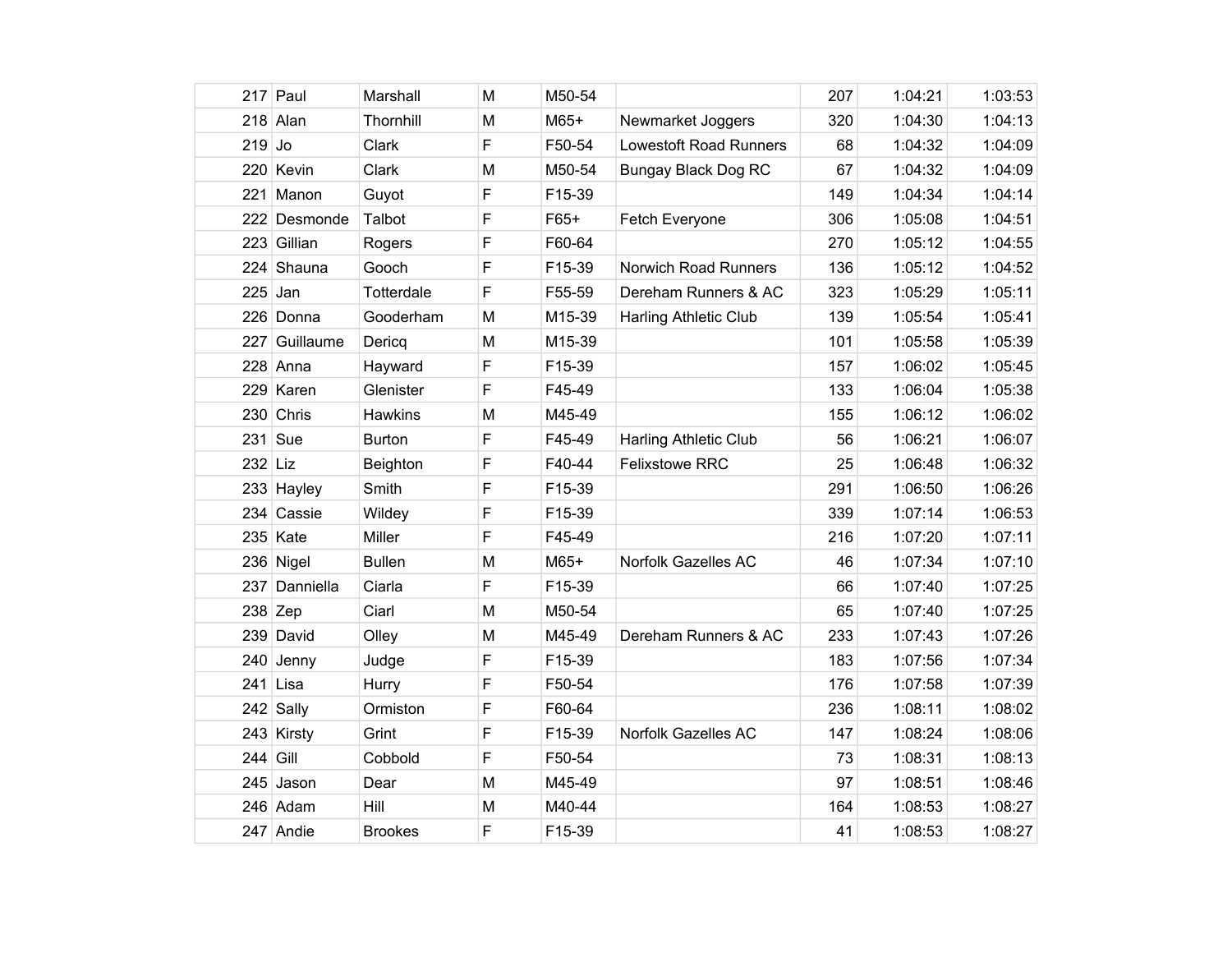|         | 248 Ashley    | Wood           | M | M15-39 |                               | 348 | 1:09:05 | 1:08:48 |
|---------|---------------|----------------|---|--------|-------------------------------|-----|---------|---------|
|         | 249 Chris     | Barton         | M | M15-39 |                               | 21  | 1:09:10 | 1:08:50 |
|         |               |                |   | F50-54 |                               | 199 | 1:09:34 | 1:09:10 |
|         | 250 Wendy     | Larke          | F |        | Wymondham AC                  |     |         |         |
| 251     | David         | Jones          | M | $M65+$ | <b>Stowmarket Striders RC</b> | 182 | 1:10:02 | 1:09:45 |
|         | 252 Alison    | Morton         | F | F40-44 |                               | 218 | 1:10:33 | 1:10:09 |
|         | 253 Steve     | Wells          | M | M50-54 |                               | 335 | 1:10:43 | 1:10:19 |
|         | 254 Lesley    | <b>Burrows</b> | F | F50-54 |                               | 54  | 1:10:50 | 1:10:38 |
|         | $255$ Jean    | Reynolds       | F | F55-59 | <b>Brandon Fern Hoppers</b>   | 262 | 1:11:08 | 1:10:57 |
|         | 256 Colin     | Doak           | M | M50-54 |                               | 105 | 1:11:09 | 1:10:44 |
|         | 257 Joshua    | Grayson        | M | M15-39 |                               | 144 | 1:11:50 | 1:11:36 |
|         | 258 Rebecca   | <b>Wicks</b>   | F | F15-39 |                               | 338 | 1:12:21 | 1:12:08 |
|         | 259 Hazel     | Evans          | F | F15-39 |                               | 113 | 1:13:02 | 1:12:41 |
|         | 260 Graham    | Williams       | M | M15-39 |                               | 341 | 1:13:52 | 1:13:26 |
| 261     | Debbie        | Thompson       | F | F55-59 |                               | 317 | 1:14:10 | 1:13:52 |
|         | $262$ Lisa    | Condron        | F | F40-44 |                               | 75  | 1:14:10 | 1:13:55 |
|         | 263 Sarah     | Scott          | F | F15-39 |                               | 279 | 1:16:07 | 1:15:52 |
|         | 264 Duncan    | <b>Drake</b>   | M | M15-39 |                               | 107 | 1:16:07 | 1:15:53 |
|         | 265 Charlotte | Homer          | F | F15-39 | <b>Wetherby Runners AC</b>    | 169 | 1:16:09 | 1:15:44 |
|         | 266 Kirsten   | <b>Kirk</b>    | F | F45-49 |                               | 194 | 1:16:09 | 1:15:45 |
| 267     | Miss Laura    | Flowers        | F | F40-44 |                               | 123 | 1:16:12 | 1:16:03 |
|         | $268$ Paul    | Bloomfield     | M | M55-59 |                               | 34  | 1:16:45 | 1:16:22 |
|         | $269$ Jess    | Preston        | F | F15-39 | Vegan Runners UK              | 257 | 1:17:29 | 1:17:19 |
|         | 270 Amie      | Nickerson      | F | F15-39 |                               | 229 | 1:17:46 | 1:17:26 |
| 271     | Jennifer      | Tortice        | F | F50-54 |                               | 322 | 1:18:34 | 1:18:07 |
|         | 272 Caren     | Maidment       | F | F50-54 |                               | 205 | 1:19:20 | 1:18:58 |
|         | $273$ Paul    | Grayson        | M | M50-54 |                               | 143 | 1:19:41 | 1:19:26 |
|         | 274 Suzanne   | Fleet          | F | F15-39 |                               | 122 | 1:20:04 | 1:19:58 |
| 275 Ali |               | Charters       | F | F45-49 |                               | 64  | 1:20:09 | 1:20:03 |
|         | 276 Sandra    | del Rio        | F | F15-39 |                               | 99  | 1:21:11 | 1:20:51 |
|         | 277 Louise    | Goldsmith      | F | F40-44 |                               | 134 | 1:21:25 | 1:21:03 |
|         | 278 Janet     | Thomson        | F | F55-59 |                               | 318 | 1:21:26 | 1:21:03 |
|         |               |                |   |        |                               |     |         |         |